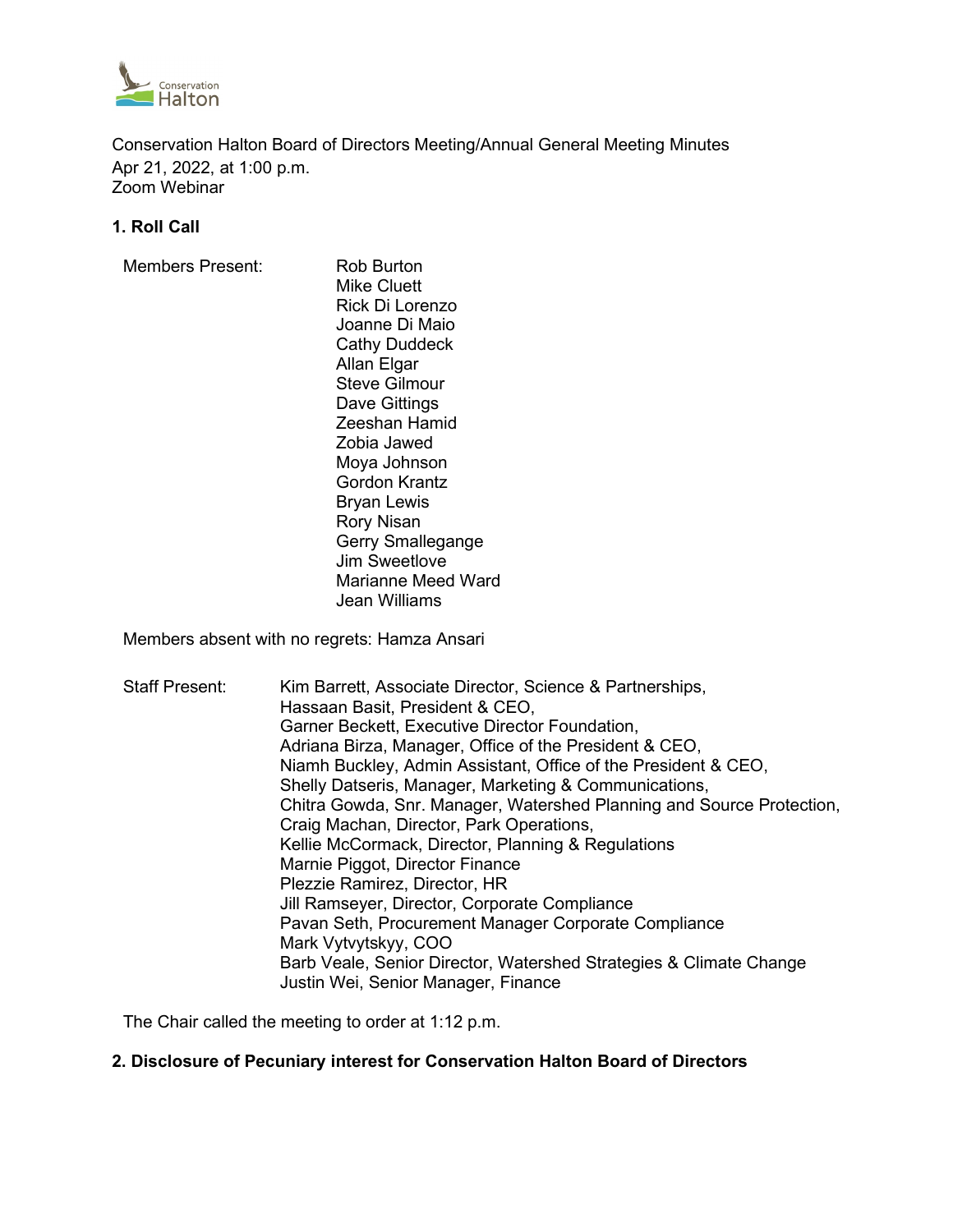

There were NO Disclosures of Pecuniary Interest

### **3. Acceptance of Agenda**

**CHBD 04 01** Moved by: Jean Williams Seconded by: Allan Elgar

THAT the Agenda **be accepted as distributed.**

### *Carried*

## **4. CEO Verbal Update**

The CEO shared the following:

- **-** Park events update: Soft launch of the WOW Camp for Summer 2022 has seen the biggest single day registration from all of CH sales drives to date.
- **-** The CEO encouraged Board member to come out for *Blooms and Bubbles (June 26)* and *Pride in Nature (June 11)* events at Area 8.

In response to a board query if parks are at capacity, the CEO advised that there are times when they are however with the introduction of the reservation system at the start of COVID-19, CH has been able to avoid overcrowding. There are events at CH that are at capacity and CH continues to develop efficiencies and introduce improvements to facilitate equitable access for all community members.

- **-** Key financial updates: Grant and Funding Approvals (to April 19, 2022) \$2.16M approved YTD
- **-** Grant and Funding Submissions, Pending Decision (to April 19, 2022) \$1.68M in outstanding YTD requests.
- **-** CH has received a draft report from consultants for Dams & Channels Assessment Management Plan and this will be presented for approval at the Board meeting on June 23.
- **-** CH recently signed an 18-month agreement with the Ministry of Environment, Conservation and Parks for the installation of a new water quality monitoring station near the mouth of Sixteen Mile Creek. Installation costs are funded by the Ministry.
- **-** CEO Office: The CEO advised that the date held for the May 19 Board meeting will be repurposed to a Board Strategy Planning Session and take place at Kelso Conservation Area. Formal invitation and agenda to follow.

## **5. Consent Items**

- 5.1 Approval of Governance & Risk Committee DRAFT Meeting Minutes March 24, 2022
- 5.2 Approval of Conservation Halton Board of Directors DRAFT Meeting Minutes March 24, 2022
- 5.3 Approval of Finance & Audit Committee DRAFT Meeting Minutes April 7, 2022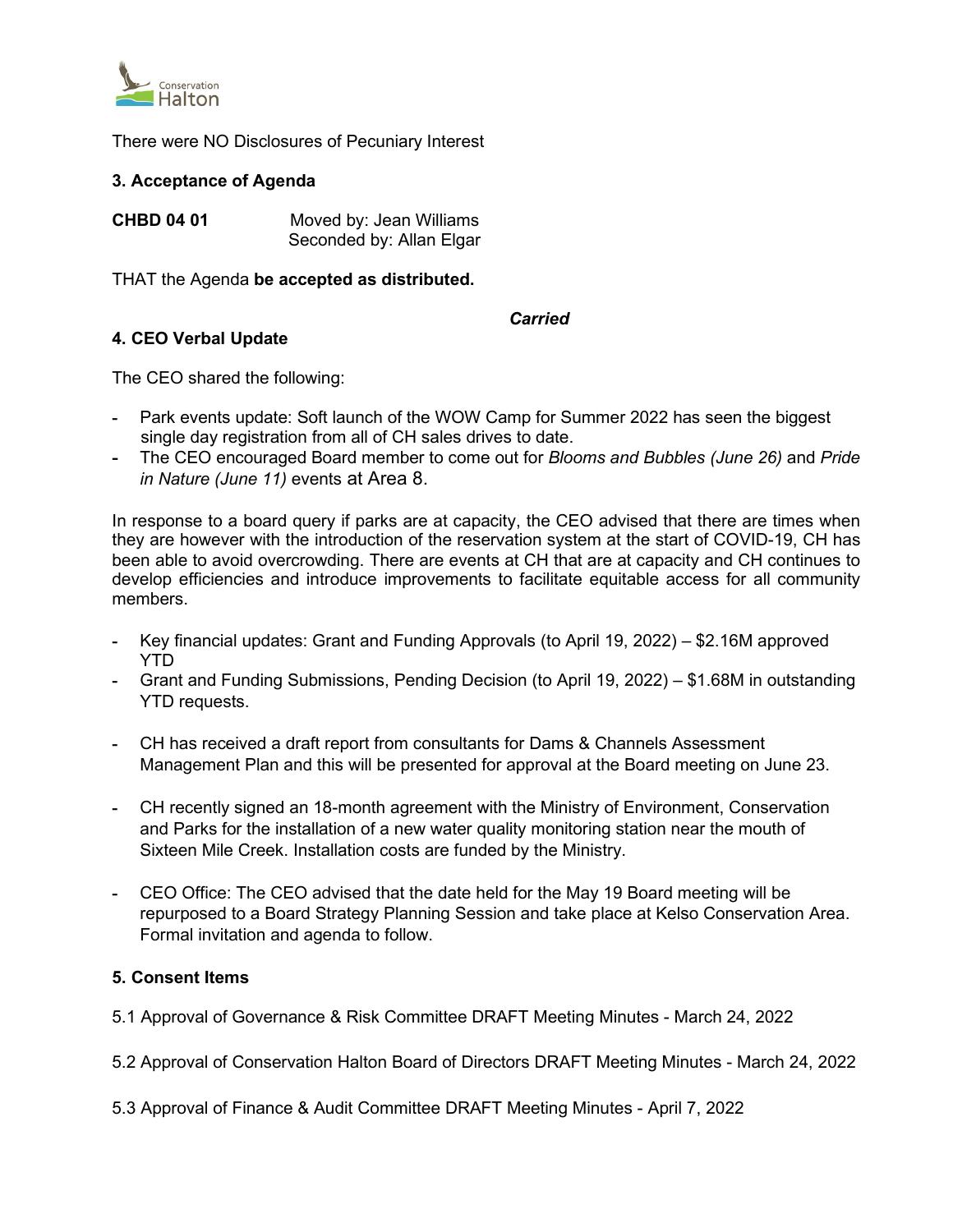

- 5.4 Health & Safety Update (Q4 2021 Q1 2022) (CHBD 04 22 01)
- 5.5 Purchasing Activity Memo April 2022 (CHBD 04 22 02)
- 5.6 Recent Environmental Registry of Ontario (ERO) Postings CH (CHBD 04 22 03)
- 5.7 Update on applications to expand Milton Quarry East, Dufferin Aggregates, Town of Halton Hills CH File No. PQ21 (CHBD 04 22 04)

The consent items were adopted.

## **6. Action Items**

6.1 Delegation of Approval Authority for Permissions, Ontario Regulation 162/06 (CHBD 04 22 05)

| <b>CHBD 04 02</b> | Moved by: Marianne Meed Ward |
|-------------------|------------------------------|
|                   | Seconded by: Gordon Krantz   |

THAT the Conservation Halton Board of Directors **approves the following staff positions be delegated the authority to approve permissions under Ontario Regulation 162/06:**

- o **President & Chief Executive Officer / Secretary- Treasurer**
- o **Senior Director, Watershed Strategies and Climate Change**
- o **Director, Planning and Regulations**
- o **Senior Manager, Water Resources Engineering**

#### *Carried*

6.2 2021 Audited Financial Statements (CHBD 04 22 06)

| <b>CHBD 04 03</b> | Moved by: Jim Sweetlove |
|-------------------|-------------------------|
|                   | Seconded by: Rory Nisan |

THAT the Conservation Halton Board of Directors **approves the audited financial statements for the year ended December 31, 2021, as recommended by the Finance & Audit Committee.**

*Carried*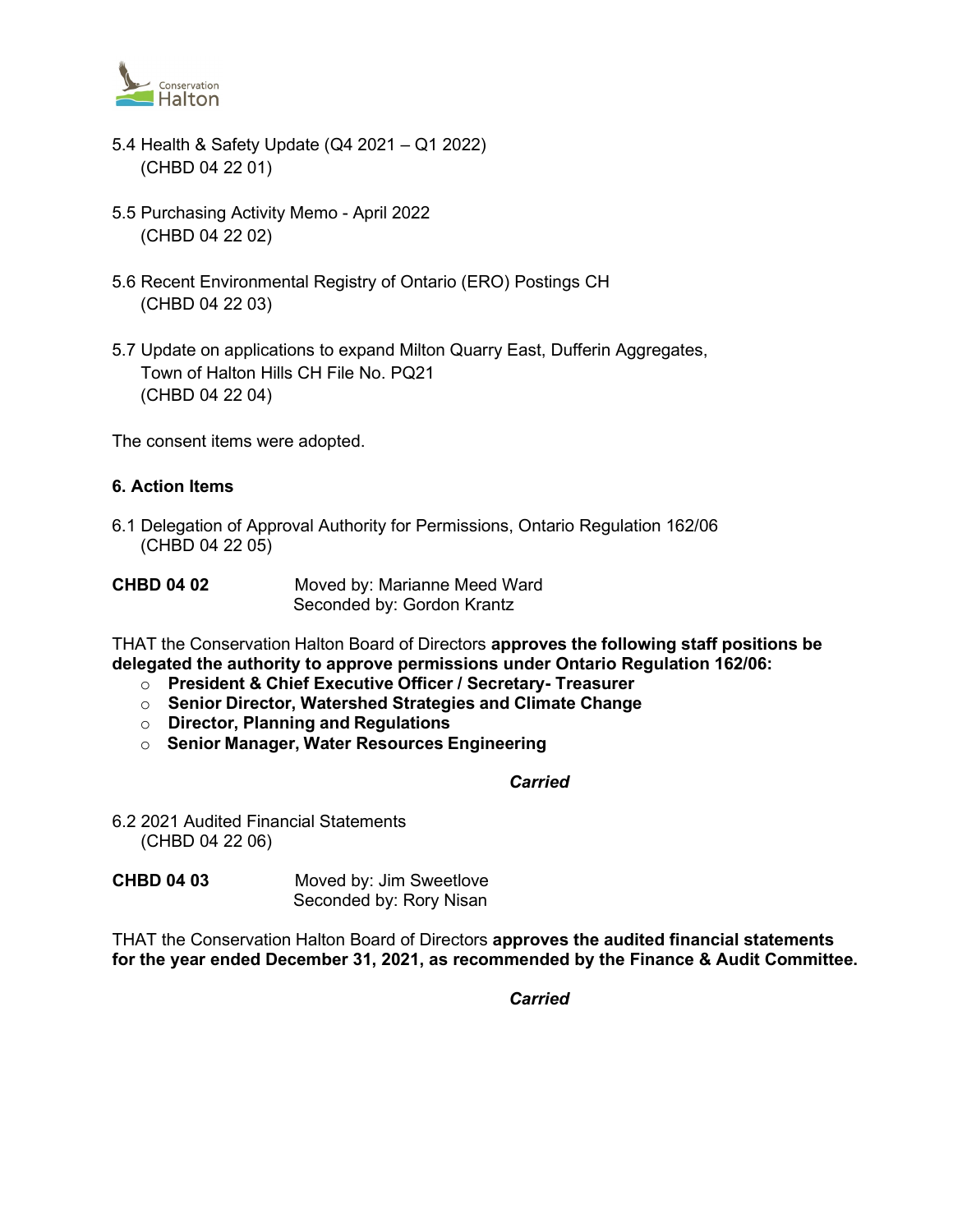

- 6.3 Reappointment of Foundation Board of Directors (CHBD 04 22 07)
- **CHBD 04 04** Moved by: Bryan Lewis Seconded by: Dave Gittings

THAT the Conservation Halton Board of Directors **approves the reappointment of the following Members to the Conservation Halton Foundation Board of Directors for a two-year term:**

- **Bill Mann**
- **Madhav Murti**
- **Mavis Shang**

# *Carried Carried*

6.4 Authorization Request for Award Approval Contract: Central Workshop Architectural Planning & Design Services RFP # CH-221221 (CHBD 04 22 08)

**CHBD 04 05** Moved by: Steve Gilmour Seconded by: Zeeshan Hamid

THAT the Conservation Halton Board of Directors **approves the award recommendation of the Central Workshop Architectural Planning & Design Services contract to Green Propeller Design Inc. on the basis of "Highest Overall Scoring Proponent" in alignment with the Conservation Halton Purchasing Policy Section 2.3.2 b).** *Requests for Proposals of \$100,000 and over must be approved by the Conservation Halton Board of Directors.*

## *Carried*

## **7. Annual General Meeting 2022**

7.1 2021 Year in Review (Hassaan Basit, President & CEO)

The CEO presented the Annual Report for 2021 highlighting CH's key successes.

The Chair commended the CEO for clear and concise reporting with great content and look.

Presentation can be revisited in OnBoard, and the 2021 Annual Report is available for the public on [https://www.conservationhalton.ca/annualreport.](https://www.conservationhalton.ca/annualreport)

## **8. CHF Chair Update (Jim Sweetlove)**

The Chair provided an update on the Foundation AGM held on April 6, 2022. The Foundation Members have adopted fundraising targets for 2022.

2021 Audited Financial statements were approved for 2021 with the Foundation donations to Conservation Halton totalling \$938,950 compared to \$518,094 in prior fiscal 2020.

## **9. Other Business**

There was NO other business.